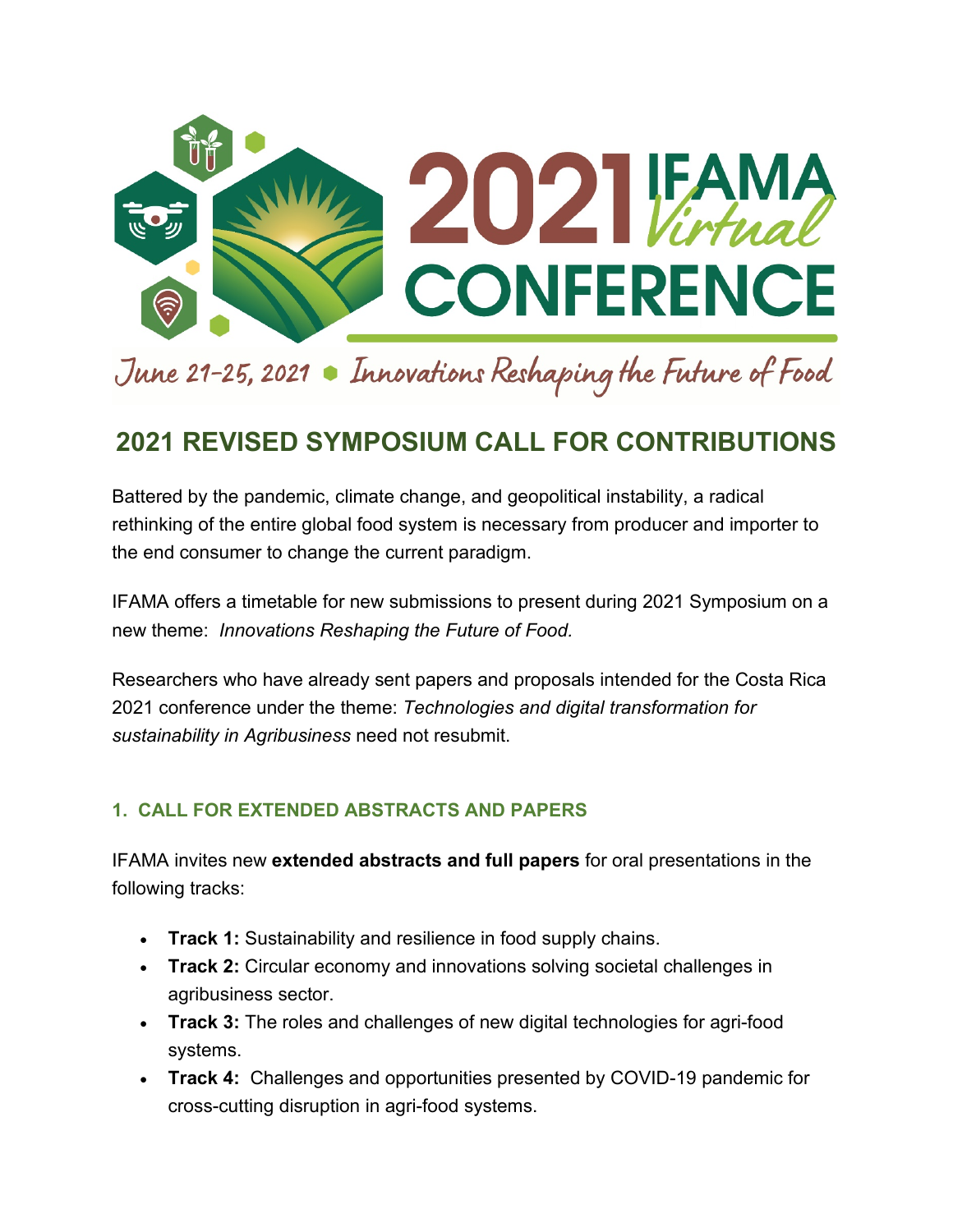- **Track 5:** Changes in international financing for sustainable development.
- **Track 6:** Other topics that fit within the conference theme.

**Track 6** includes subject areas traditionally addressed by the agribusiness profession:

- Agribusiness strategy and value chains
- Food and agribusiness sector development
- Customer orientation and marketing
- Smallholders and food system transformation
- Food health and one health, food security, and food safety
- Agribusiness education
- Innovation and entrepreneurship
- Food loss and waste
- Environment, landscapes, and society

*Please see format guidelines and deadlines below.*

## **2. CALL FOR POSTER PAPERS**

Up to 2,000 words to propose a research idea, seek research collaboration, present a literature review, describe a research design, or report work-in-progress. Presentations are primarily focused on sharing and discussing innovation practice and experience.

*Please see format guidelines and deadlines below.*

*-------------------------------*

# **3. CALL FOR TEACHING CASES**

The Case Conference track of IFAMA's academic Symposium is intended for a broad audience of professionals who are interested in developing effective food and agribusiness related cases and using them as learning tools, as well as for those interested in the specific case topics discussed. Teaching Cases may cover any topic of managerial relevance, but preferably related to one of the IFAMA 2021 themes which explore innovations that are currently reshaping the agribusiness sector.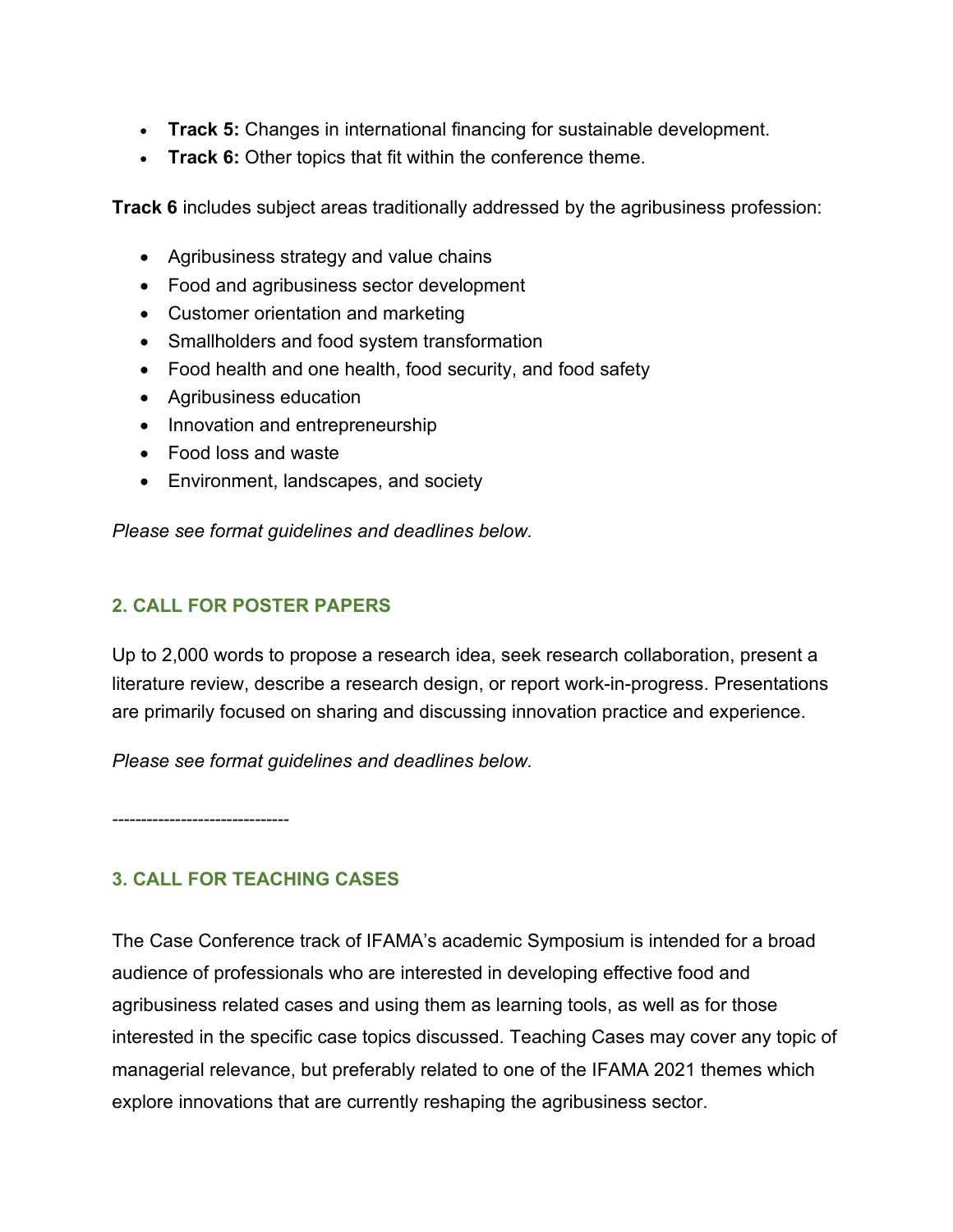## **Submission Deadlines for Teaching Cases**

- **21-February:** Notification decisions on cases submitted for Costa Rica 2021
- **15-March:** Submission Deadline for Teaching Cases.
- **Early May:** Notification of acceptance to present virtually during IFAMA 2021 conference.

*Please read [complete submission guidelines](https://www.ifama.org/resources/Documents/IFAMA%202021/2021%20IFAMA%20Call%20for%20Teaching%20Cases.pdf) for Teaching Cases*

# **FORMATING GUIDELINES FOR ABSTRACTS, FULL PAPERS, POSTERS, AND PRACTIONER SESSIONS**

Extended abstracts of 5 to 7 pages, written in English, should contain the following structure:

- Problem definition, context, and relevance of a paper. Provide references to key literature.
- Methodology
- Key findings
- Implications for policymakers, food and agribusiness managers, or the agribusiness profession.
- Conclusion
- References A maximum of five literature references may be added at the end of the abstract text.
- Full papers and teaching cases" of up to 9,000 words to report research that has been completed.

# **SUBMISSION DEADLINES**

- **21-February:** Notification decisions on early papers submitted for Costa Rica 2021
- **31-March:** Submission deadline for new proposals and full papers
- **Early May:** Notification of acceptance to present virtually during IFAMA 2021 conference